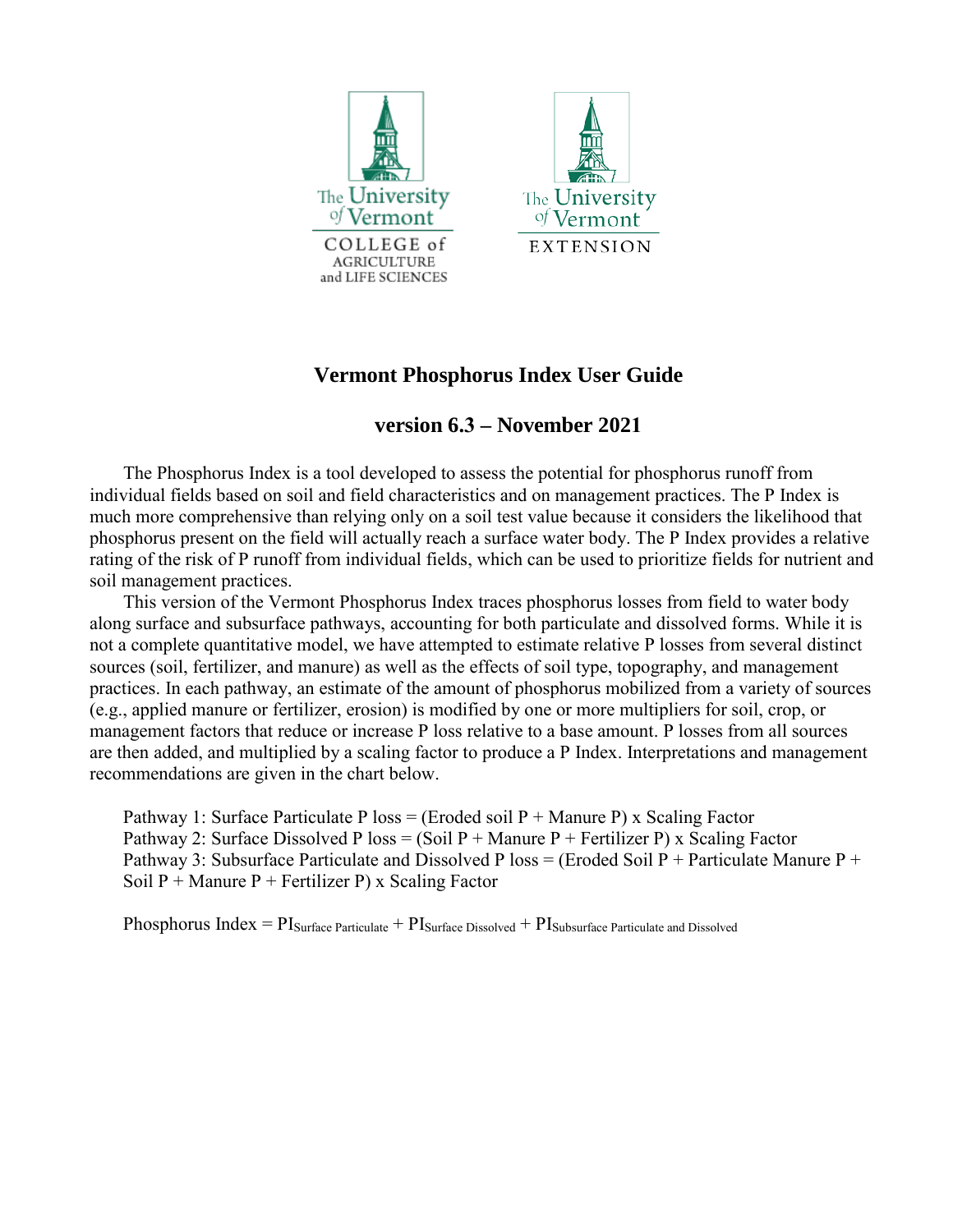|                      |                  | <b>P Index Interpretation and Recommendations</b>                                                                                                                                                                                                                                                                                                                                                                                                                                                                                                                                                                                                                                                                                                                                                                                                                                                                                                                                                                         |
|----------------------|------------------|---------------------------------------------------------------------------------------------------------------------------------------------------------------------------------------------------------------------------------------------------------------------------------------------------------------------------------------------------------------------------------------------------------------------------------------------------------------------------------------------------------------------------------------------------------------------------------------------------------------------------------------------------------------------------------------------------------------------------------------------------------------------------------------------------------------------------------------------------------------------------------------------------------------------------------------------------------------------------------------------------------------------------|
| <b>P Index Value</b> | Category         | <b>Management Interpretation</b>                                                                                                                                                                                                                                                                                                                                                                                                                                                                                                                                                                                                                                                                                                                                                                                                                                                                                                                                                                                          |
| $0 - 50$             | Low              | Low potential for P movement from site. If farming practices are maintained<br>at the current level there is a low probability of an adverse impact to surface<br>waters from P loss. N-based nutrient management is acceptable.                                                                                                                                                                                                                                                                                                                                                                                                                                                                                                                                                                                                                                                                                                                                                                                          |
| 51-80                | <b>Medium</b>    | Medium potential for P movement from site. Chance for an adverse impact to<br>surface water exists. P applications at rates not to exceed crop P removal rate<br>or the soil test P recommended rate for the planned crops in rotation.                                                                                                                                                                                                                                                                                                                                                                                                                                                                                                                                                                                                                                                                                                                                                                                   |
| 81-100               | High             | <b>High</b> potential for P movement from site and for an adverse impact on surface<br>waters to occur unless remedial action is taken. P applications at rates not to exceed<br>crop P removal rate or the soil test P recommended rate if the following requirements<br>are met:<br>-A soil P drawdown strategy has been developed, documented, and implemented for<br>the crop rotation. The drawdown strategy should include eliminating or reducing<br>manure applications. In addition, on cropland fields with "pattern tile drainage"<br>(subsurface tile drainage systematically installed in a repeating pattern), apply<br>nutrients at less than the UVM phosphorus crop nutrient removal rates.<br>-Implementation of all mitigation practices determined to be needed by site-specific<br>assessments for nutrients and soil loss to protect water quality.<br>-Any deviation from these high-risk requirements that would increase the risk of<br>P runoff requires the approval of the Chief of the NRCS. |
| 101 or Higher        | <b>Very High</b> | Very High potential for P movement from site and for an adverse impact on<br>surface waters. No manure, P containing fertilizers or P applications shall be<br>be made. Active remediation techniques shall be implemented to reduce P loss<br>potential from this site. 1. A soil P drawdown strategy (e.g., set a number of<br>years to be drawn down to optimum nutrient levels under normal cropping<br>conditions before additional nutrients can be added) has been developed,<br>documented, and implemented for the crop rotation. 2. Implementation of<br>all mitigation practices determined to be needed by site-specific assessments<br>for nutrients and soil loss to protect water quality.                                                                                                                                                                                                                                                                                                                 |

The remainder of this document discusses some of the terms and factors used in the P Index, then describes in general how phosphorus losses in the three pathways are estimated.

## **P Index features**

#### **Soil texture**

At several points in the P Index, different calculations are made for clay and non-clay soil types. All soil series with one of the following textures in the surface horizon are considered in the clay group: clay, silty clay, silty clay loam, and clay loam. All other soils are placed in the non-clay group.

#### **Sediment and Runoff Delivery Ratios**

Several components of the P Index use a delivery ratio to account for particulate or dissolved P mobilized on the field but deposited in a buffer (or manure setback) before it reaches a surface water body. There are two forms of the factor, shown below: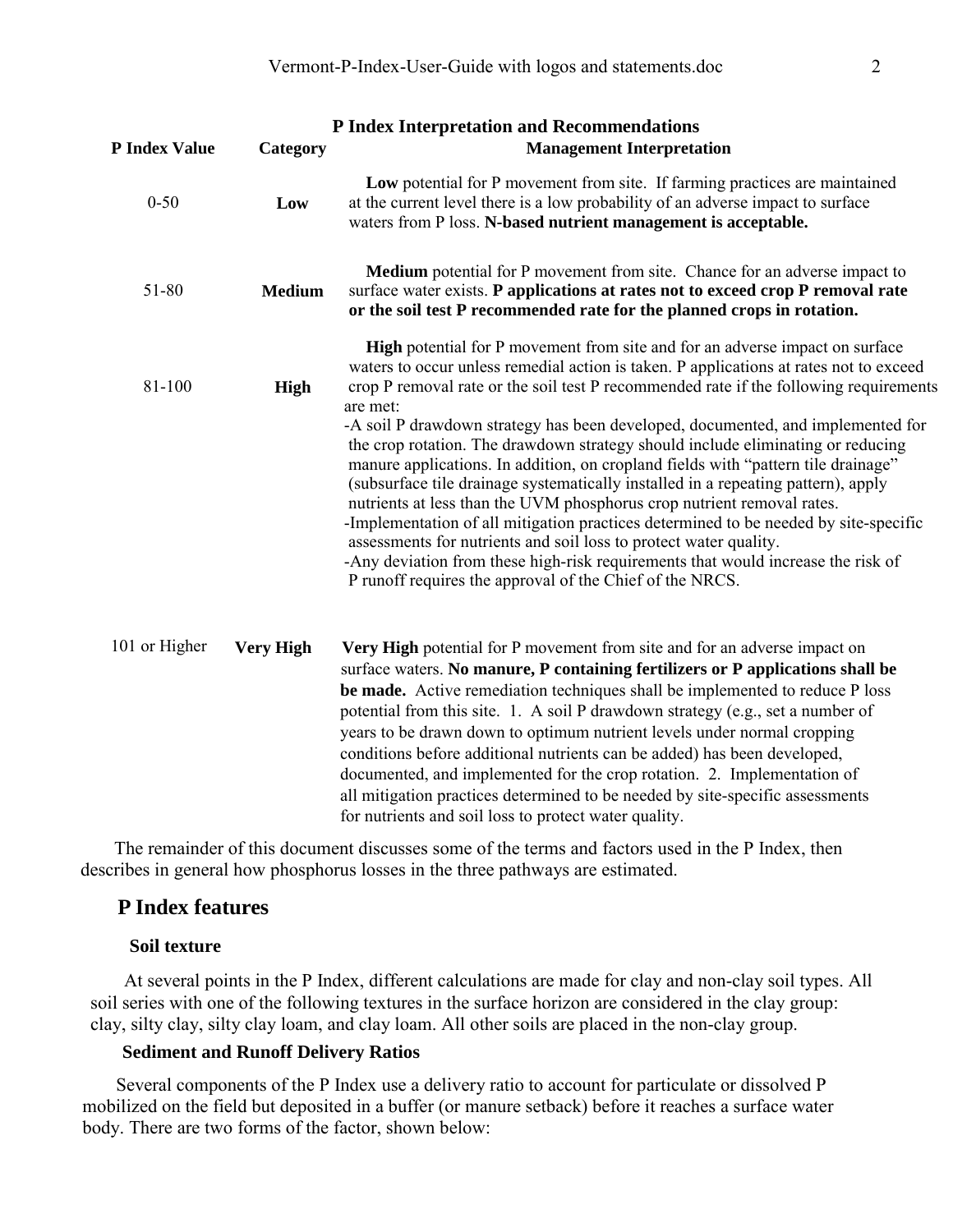

#### **Figure 1. Vermont P Index Distance-Buffer Factors.**

The **Buffer Factor** was derived by examining data from several published studies on the effectiveness of buffer strips in reducing sediment load. For distance (buffer width) less than 5 feet, the factor is defined as 1; it reaches its minimum value of 0.4 at about 300 feet. In other words, 60% of the original load has been deposited by 300 feet, and no further deposition is expected. In the Vermont P Index, the Buffer Factor is applied to particulate P in sediment (eroded soil) from fields with non-clay surface soil textures passing through permanent vegetation in non-concentrated flow pathways.

The **Distance Factor** was designed to be about halfway between the value calculated from the Buffer Factor at a given distance, and 1.0 (in other words, the process that the Distance Factor describes is half as effective at removing P loads as the process described by Buffer Factor). It is used for those situations where we judged that runoff crossing a certain distance between field and surface water would be likely to lose some P but less than in the case of sediment loss in a vegetated buffer. These include: sediment (eroded soil) from a clay surface soil (vegetated buffer only); sediment from any soil texture crossing a non-vegetated distance; particulate manure P (vegetated buffer only, including manure setback distance); and dissolved P from any source (manure, fertilizer, or soil test; vegetated buffer only, including manure setback distance for dissolved P derived from manure).

Both equations apply only to sheet (rather than concentrated or channelized) flow.

#### **Manure Factor**

The weighting given to applied manure rates is adjusted using a factor that estimates the proportion of applied P that is lost to surface runoff. This Manure Factor (MF) combines effects of season and method of manure application with time to incorporation. It has its **Minimum** value if incorporated immediately (ranging from 0 for injection to 0.4 if disking, implying that only 40% of the applied manure is still exposed to surface runoff; see  $MF = Minimum + (Maximum - Minimum) * Relative$ [Risk.](#page-3-0) 

 [= Method factor + \(Seasonal factor - Method factor\) \\* Relative Risk.](#page-3-0)

[Table 1\)](#page-3-0). The factor is at a **Maximum** value for unincorporated manure left on the surface, which varies from 0.5 to 1.3, depending on the time of year (see [Table 2\)](#page-3-1). If manure is incorporated after some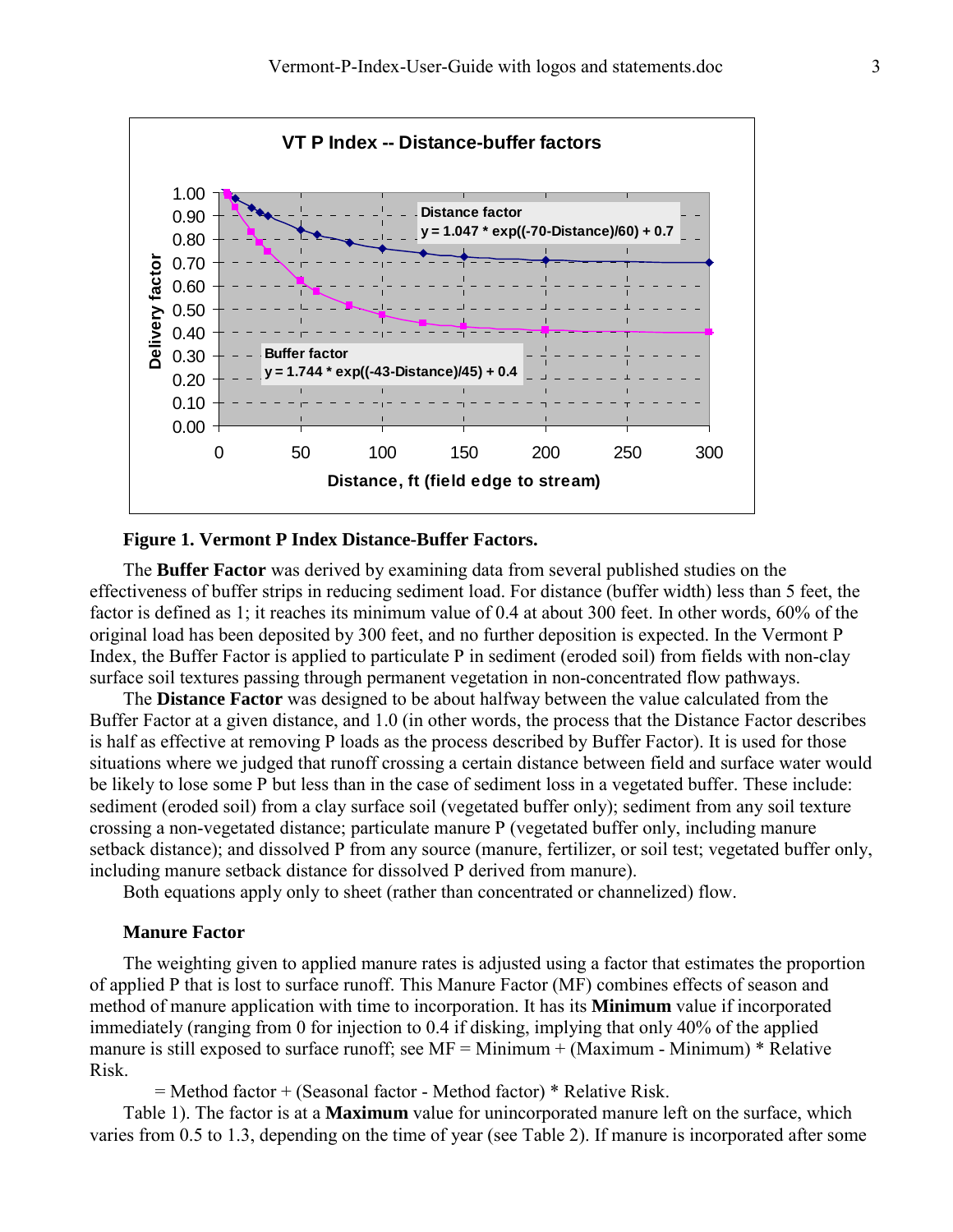intermediate time (ranging from 2 to 14 days), the factor takes on an intermediate value. The relative risk that surface applied manure not immediately incorporated will be subject to loss via runoff is assigned a multiplier that increases as time to incorporation increases. This risk multiplier (see [Table 3\)](#page-3-2) is derived from the probability that runoff will occur in a given time interval (probabilities calculated from NRCS Runoff Curve Number model applied to 30 years of local precipitation data) and the relative solubility of manure (which decreases with time of exposure). Thus, the total influence of incorporated manure application on the P Index is as follows:

<span id="page-3-0"></span> $MF = Minimum + (Maximum - Minimum) * Relative Risk.$ 

 $=$  Method factor + (Seasonal factor - Method factor)  $*$  Relative Risk.

### **Table 1. Factors for method of manure incorporation.**

| <b>Manure application method</b> | <b>Factor</b> |
|----------------------------------|---------------|
| Inject / subsurface band         |               |
| Moldboard                        | 0.05          |
| Chisel                           | 0.25          |
| Disk                             | 0.4           |
| Not incorporated                 | 1.0           |
| None applied                     |               |

## <span id="page-3-1"></span>**Table 2. Factors for time of manure application.**

| <b>Manure application timing</b> | Factor |
|----------------------------------|--------|
| May - September                  | 0.5    |
| October - December 15            | 1.0    |
| December 15 - March              | 1.3    |
| April - bare                     | 0.8    |
| April - vegetated                | 0.6    |
| None applied                     |        |

## <span id="page-3-2"></span>**Table 3. Relative risk of P loss before manure incorporation.**

| Time to incorporation          | <b>Risk</b> |
|--------------------------------|-------------|
| Immediate                      | $\approx 0$ |
| $<$ 1 day                      | 0.07        |
| $1 - 2$ days                   | 0.13        |
| $2 - 4$ days                   | 0.24        |
| $5 - 7$ days                   | 0.38        |
| $8 - 21$ days                  | 0.74        |
| > 21 days, or not incorporated | 1.00        |
| None applied                   |             |

## **Fertilizer Factor**

Applied fertilizer rates are adjusted using a factor that estimates the proportion of applied P released to surface runoff. Factors are given in [Table 4](#page-3-3) for different methods and times of application.

### <span id="page-3-3"></span>**Table 4. Factors for risk of P loss from fertilizer application.**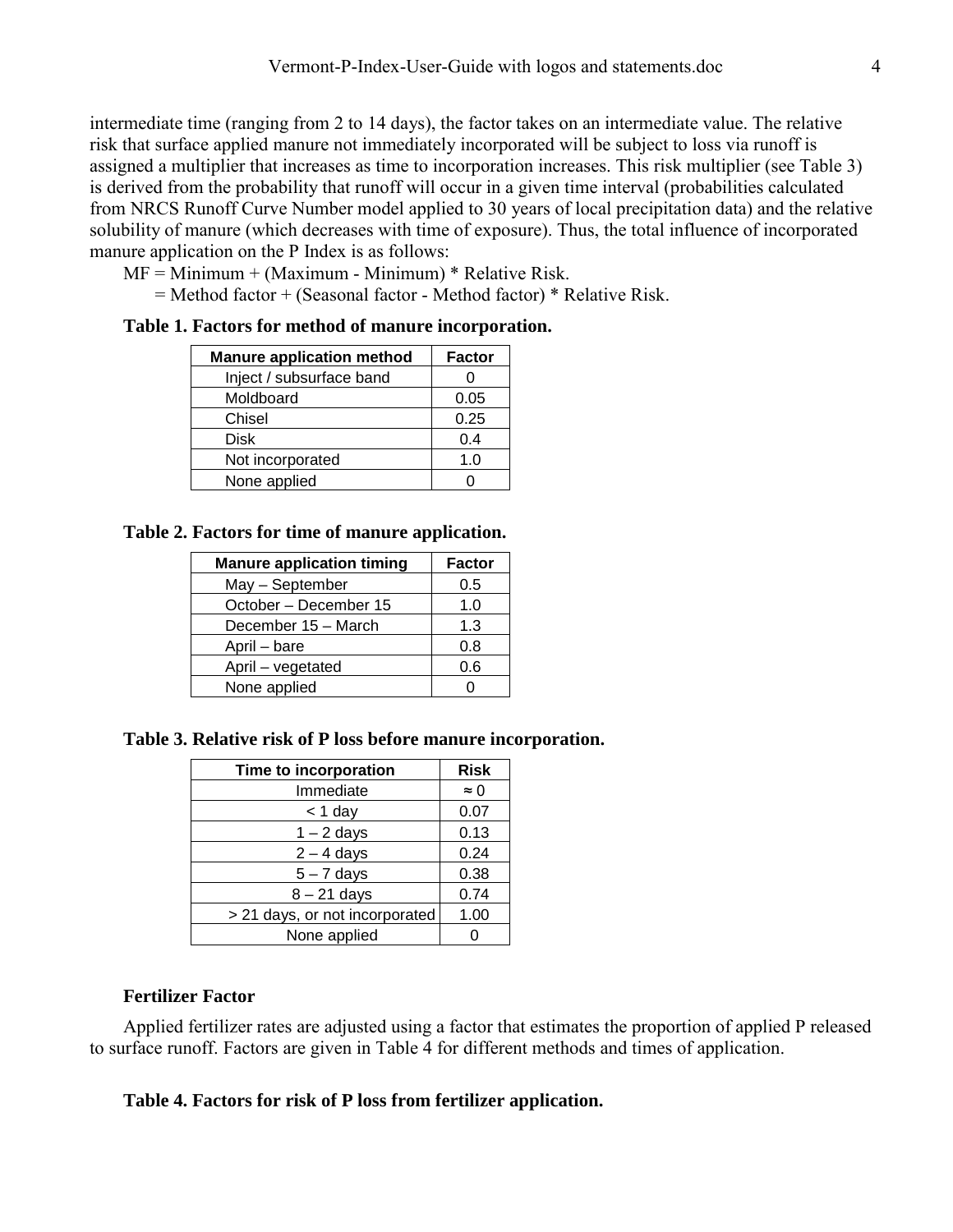| Fertilizer application method/timing | <b>Factor</b> |
|--------------------------------------|---------------|
| Surface applied May-September        | 0.5           |
| Surface applied October-December 15  | 1.0           |
| Surface applied December 15-March    | 1.3           |
| Surface applied April                | 0.8           |
| Surface applied April                | 0.6           |
| Incorporated / moldboard             | 0.05          |
| Incorporated / chisel                | 0.25          |
| Incorporated / disk                  | 0.40          |
| Injected or subsurface banded        |               |
| None applied                         |               |

#### **Aluminum factor**

Soil "reactive aluminum" binds a fraction of added P, making it less available to plants, and also less extractable by buffer solutions used in soil testing laboratories to determine "soil test P" (STP), such as the Modified Morgan test in Vermont. The relation between reactive Al and the change in STP per unit of added fertilizer P is described in Jokela (1998) by a power curve, ∆**STP per 1-ppm added P = 1.277 \* Al-0.7639** (see diagram). This equation is used in the P Index to estimate the increases in soil test P and total P with added fertilizer and manure.



**Figure 2. Effect of soil reactive aluminum on the change in STP with added P, and a simplified Aluminum Factor.**

A simplified form of this relationship is used for an Aluminum Factor, such that manure and fertilizer P added to soils high in aluminum contributes less P to runoff than does the same amount of P added to low-Al soils. The factor,  $F_{Al}$ , has a value of 1 for reactive Al < 20 ppm (i.e., added P has its maximum effect on runoff) and a minimum value of 0.4 for  $Al > 80$  ppm; Al concentrations beyond this point have little additional effect on the change in STP with added P. The aluminum factor changes linearly between 20 and 80 ppm Al:  $F_{Al} = 1.2 - 0.01$ <sup>\*</sup>Al. If the added P is not incorporated, the Al factor is increased by one-half its difference from 1.0 (for example, a calculated value of 0.8 is increased to 0.9) to account for the fact that it is interacting with less soil depth, hence less affected by soil Al.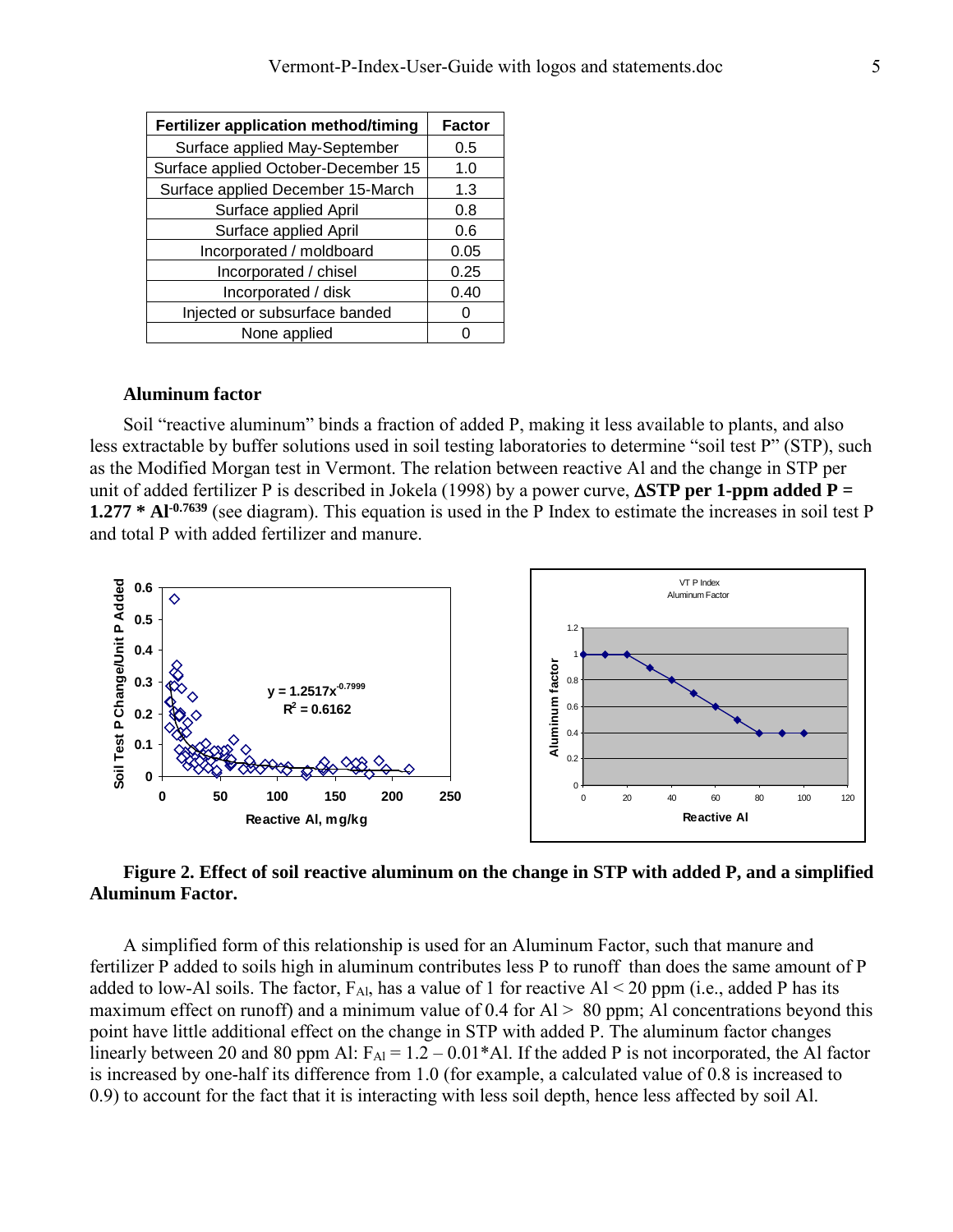## **Pathway 1: Surface Particulate P loss = Eroded soil + Particulate manure**

In the Vermont P Index, particulate P comes from two sources: eroded soil and manure.

## **1. Sediment (eroded soil) P loss = E \* TP \* TP Availability \* SDR**

The four terms are:

- a. **E = Annual soil loss**. The RUSLE (ver. 1 or 2) or WEPP edge-of-field erosion rate in tons/ac is divided by 500 to convert it to million lb/ac. Annual rather than rotation erosion value should be used.
- b. **TP = Soil Total Phosphorus** concentration (parts per million). TP is estimated from soil test P (STP, Modified Morgans extract) by a regression equation. There are separate equations for clay and non-clay soils (Note: the clay and non-clay equations in the graph are switched; for a given STP, clay has lower TP than non-clay  $\{jpt\ 3/10/09\}$ :



#### **Figure 3. Estimating Total P from Soil Test P.**

It is assumed that the soil test was made before any manure or fertilizer applications. Therefore, the added P (after subtracting crop uptake, and dissolved and particulate P losses) is used to adjust soil test P by the equation,  $\Delta STP$ /added  $P = 1.277 * Al^{0.7639}$  (see **Aluminum factor** above). This adjusted STP is then plugged into the appropriate regression equation for Total P.

A limit on this TP estimate is made by adding the applied manure and fertilizer P (minus losses, as above), which represents added TP, to the TP calculated by regression from the original soil test P. The estimate cannot be greater than this limiting value.

- c. **TP availability factor**. Research suggests that only a fraction of the total P in soils is available for the growth of algae. This factor ranges from 0.2 (i.e., 20% of TP is algal available) at a soil test P of 0 ppm, to a maximum of 0.4 at  $STP = 100$  ppm (based on a chemical extraction of Lake Champlain sediments that approximates algal uptake).
- d. **SDR = Sediment Delivery Ratio** (see **Sediment and Runoff Delivery Ratios**, above). For the case of sediment, if a sediment control structure is entered into the P Index, its factor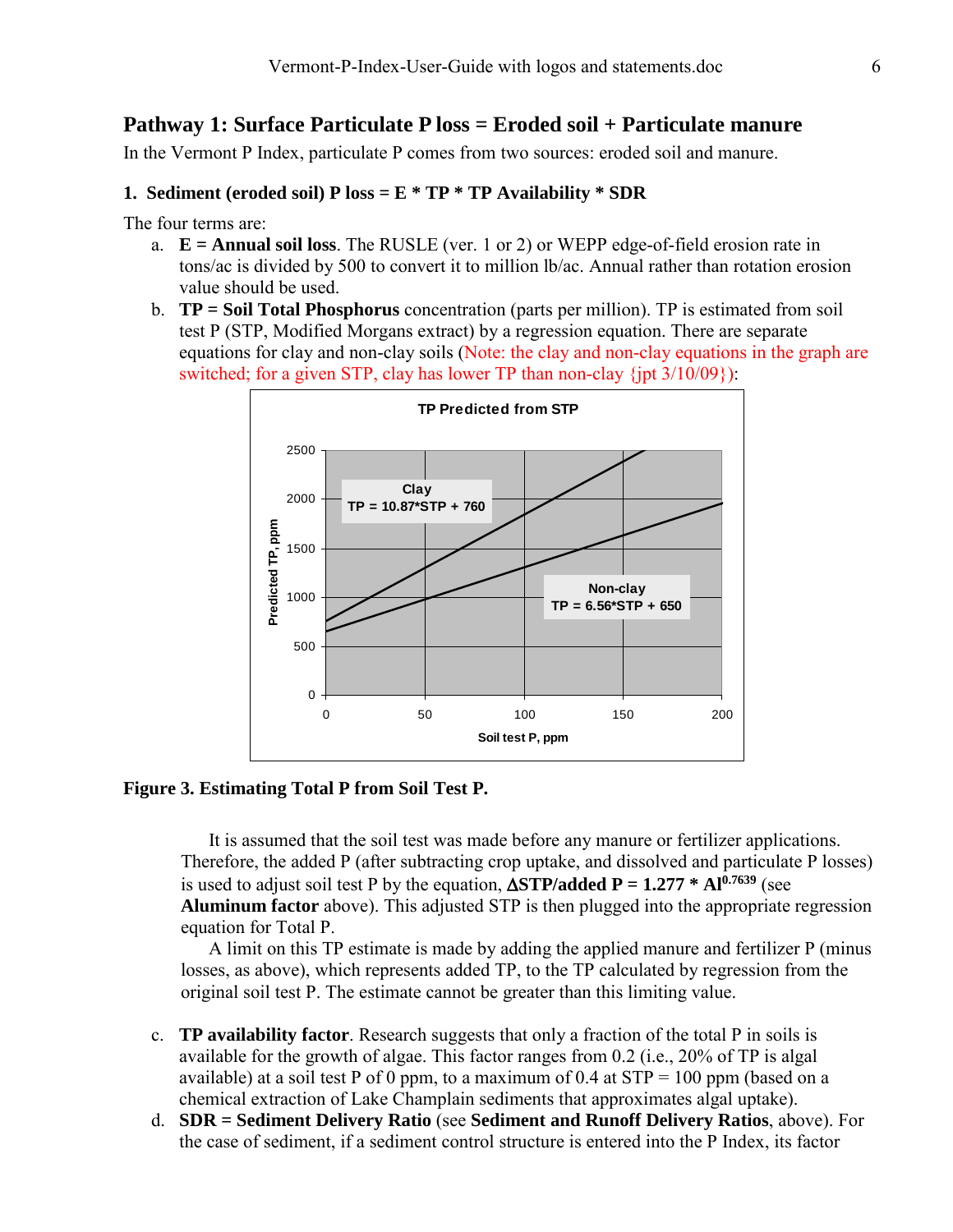(with a range of 0 to 0.2) is used instead of the SDR (range 0.4 to 1.0). In addition, if the total distance to the nearest water body is greater than the buffer width, the additional distance beyond the buffer is considered to have some effect on sediment load. The Distance Factor is calculated for this additional distance, and is multiplied by the Buffer Factor for the final SDR.

## **2. Manure particulate P loss = Manure rate (lb P2O5 / ac) \* MPLF \* Manure Factor \* SDRM \* 0.44.**

The applied manure P rate is multiplied by three factors:

- a. **MPLF = manure particulate loss fraction,** a constant fraction (0.5%) of surface-applied manure P lost in particulate form.
- b. **Manure Factor** accounts for the timing and method of application (described above).
- c. **SDRM = Sediment Delivery Ratio** for manure, a factor between 0.7 and 1.0, to account for particulate manure mobilized on the field but deposited in a buffer (or manure setback) before it reaches a surface water body (see **Sediment and Runoff Delivery Ratios**, above). The Distance Factor (rather than the Buffer Factor) is used.

The adjusted rate is then multiplied by 0.44 to convert  $P_2O_5$  to P. Two separate manure applications can be entered into the P Index.

# **Pathway 2: Surface Dissolved P loss = Soil P + Manure P + Fertilizer P**

In the P Index, surface dissolved P comes from three sources: soil test P, and applied manure and fertilizer P. The three risk factors are calculated separately, then added together.

## **1. Dissolved soil P loss = DRP \* Base RO \* RO Adjustment Factor \* RDR**

The first calculated source of dissolved phosphorus in runoff is related to soil P concentration. Its contribution is estimated in the P Index from the following factors:

a. **Dissolved reactive P (DRP)** concentration in runoff, expressed in parts per million. Research involving simulated rainfall applied to field plots on a wide variety of Vermont agricultural soils has provided a good relationship between soil test P (STP) and DRP concentration in runoff:  $\text{DRP} = 0.1275 + 0.0104 * \text{STP}$  (see [Figure 4\)](#page-7-0). Soil test P is first adjusted for any increment due to manure or fertilizer P added since the soil test was made.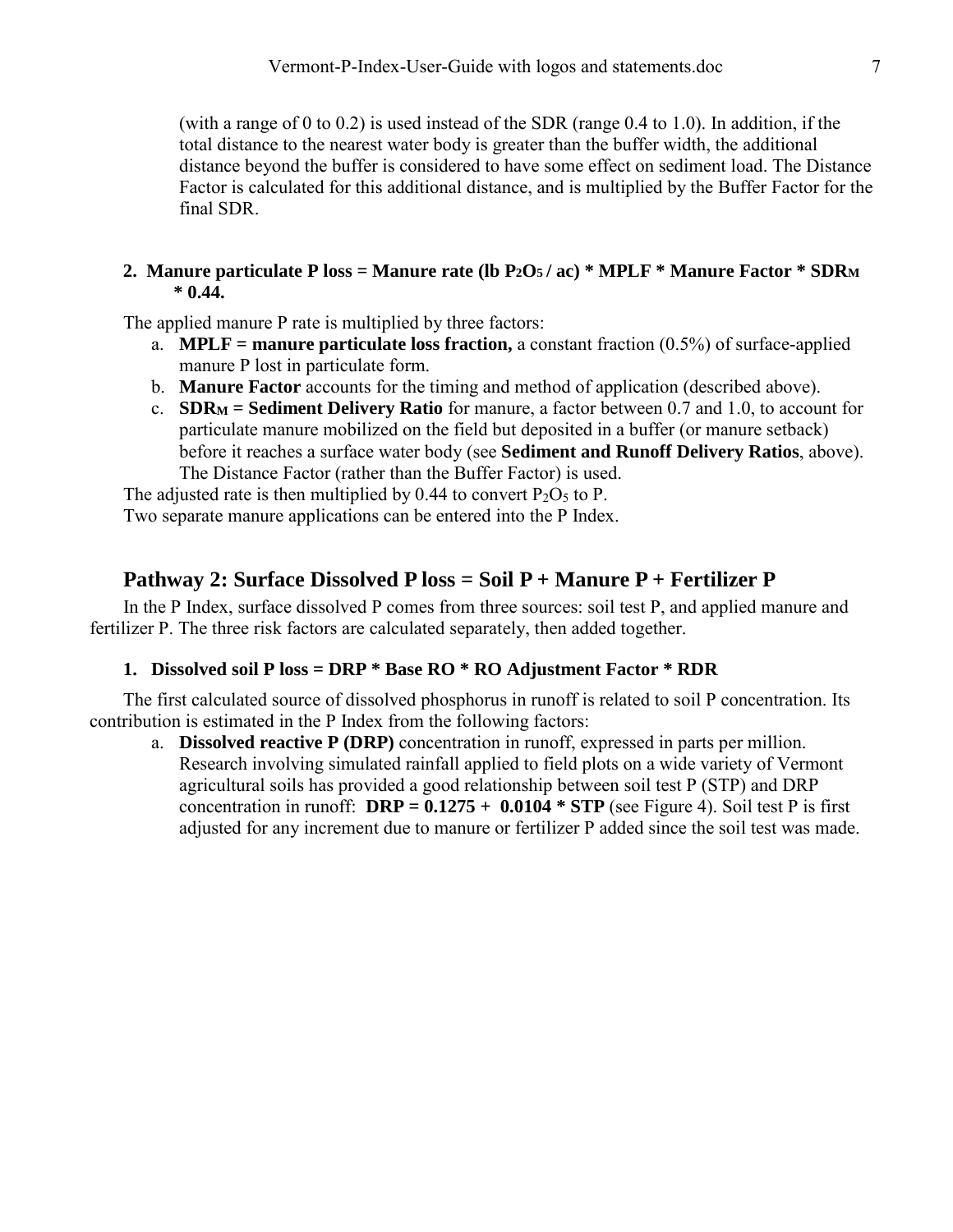

#### <span id="page-7-0"></span>**Figure 4. Estimating Dissolved Reactive Phosphorus concentration from Soil Test P.**

b. **Base runoff volume**. The NRCS Curve Number model was applied to 30 years of precipitation data from 15 Vermont locations to estimate growing-season runoff for a base situation (Hydrologic Soil Group B, row crops, 5-20% cover). The state was divided into 5 regions and 3 elevation zones. Precipitation and runoff are at a minimum in the NE and NW regions, and a maximum in the SE, and generally increase with elevation. Snowmelt runoff was estimated by taking half the average snow water equivalent at the end of March. Runoff values are given in Table 6. The sum of growing season and snowmelt runoff is multiplied by 0.22651 to convert inches to million lb of water per acre.

|                                     | Runoff, inches (by elevation zone) |                       |            |                 |             |            |  |  |
|-------------------------------------|------------------------------------|-----------------------|------------|-----------------|-------------|------------|--|--|
| <b>Region (VT counties)</b>         |                                    | <b>Growing season</b> |            | <b>Snowmelt</b> |             |            |  |  |
|                                     | 600 ft                             | 600-1000 ft           | $>1000$ ft | 600 ft          | 600-1000 ft | $>1000$ ft |  |  |
| <b>SW</b> (Bennington, Rutland)     | 1.70                               | 1.54                  | 1.66       | 0.75            | 1.00        | 1.81       |  |  |
| <b>SE</b> (Windham, Windsor)        | 1.53                               | 1.62                  | 1.78       | 0.94            | 1.25        | 1.94       |  |  |
| NW (Addison, Chittenden,            | 1.54                               | 1.49                  | 1.75       | 0.81            | 1.13        | 1.81       |  |  |
| <b>Franklin, Grand Isle</b> )       |                                    |                       |            |                 |             |            |  |  |
| <b>NCent (Washington, Lamoille)</b> | 1.52                               | 1.55                  | 1.58       | 0.88            | 1.19        | 1.75       |  |  |
| NE (Orange, Orleans,                | 1.47                               | 1.45                  | 1.84       | 0.94            | 1.31        | 2.06       |  |  |
| <b>Essex, Caledonia</b> )           |                                    |                       |            |                 |             |            |  |  |

| Table 5. Growing season and snowmelt runoff values used in the VT P Index. |  |  |  |
|----------------------------------------------------------------------------|--|--|--|
|----------------------------------------------------------------------------|--|--|--|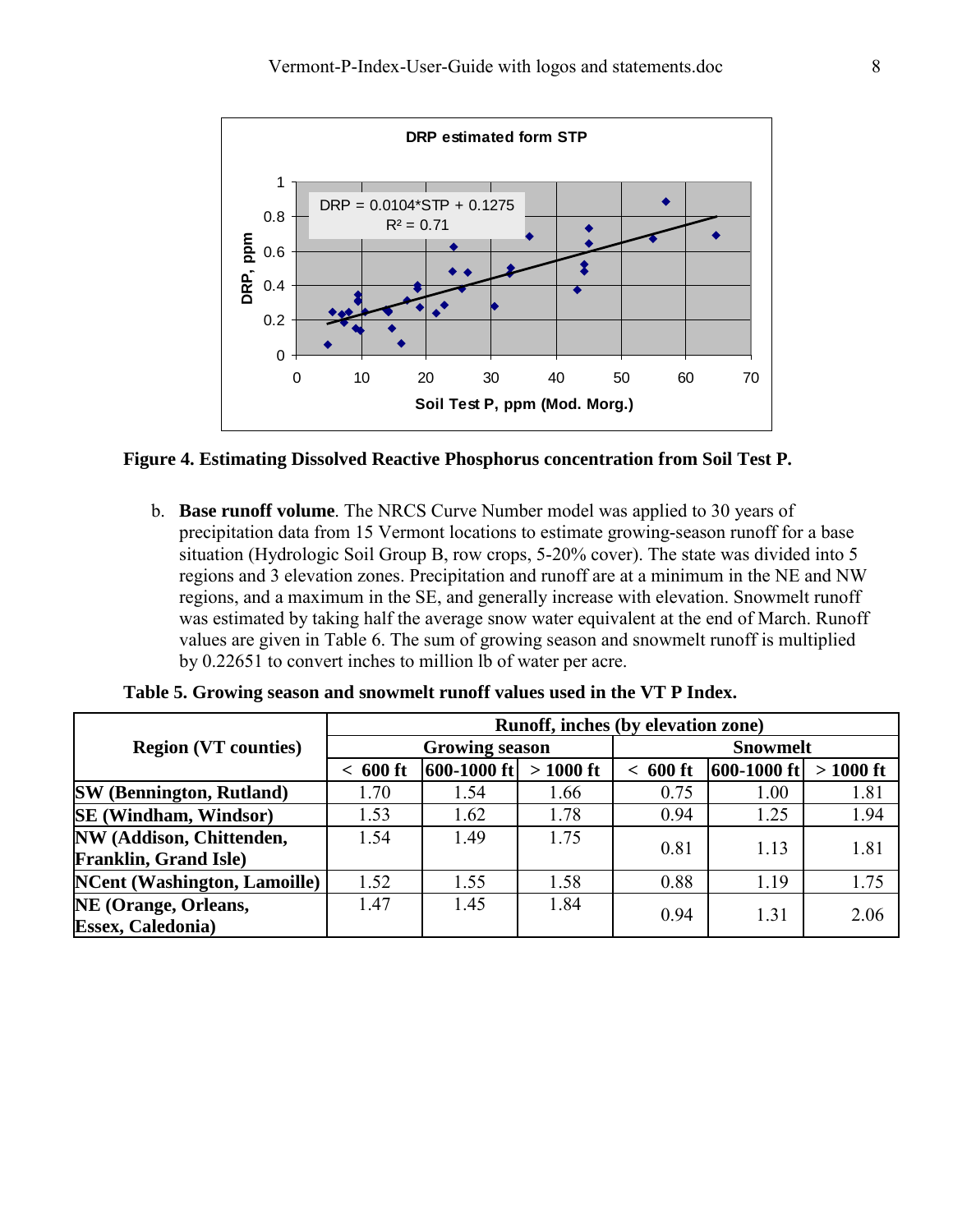c. **Runoff adjustment factor.** For soils and crops other than the base situation, the base runoff amount is multiplied by this factor (obtained from Table 4 of the Minnesota P Index Users Guide; see Table 7). The crop/cover factors were further simplified by eliminating the  $\leq 5\%$ cover category and expanding the 5-20% category to 0-20%. We felt that, in Vermont at least, there are not many cases where <5% cover is present for very long, and the large increase in the runoff multiplier for a very small change in cover is unjustified.

**Table 6. Runoff adjustment factors for different soil Hydrologic groups and amount and types of vegetative cover (USDA-NRCS, 1990. Engineering Field Manual. Taken from Table 4 of the Minnesota P Index Users Guide (Moncrief et al., 2004) and adapted to include additional vegetation types).** 

|                     | <b>Soil Hydrologic Group</b> |          |         |           |                                 |          |         |           |
|---------------------|------------------------------|----------|---------|-----------|---------------------------------|----------|---------|-----------|
|                     |                              | A        | B       |           | C                               |          | D       |           |
|                     | $0-20%$                      | $> 20\%$ | $0-20%$ | $> 20 \%$ | $0-20%$                         | $> 20\%$ | $0-20%$ | $> 20 \%$ |
| Veg. Type           |                              |          |         |           | <b>Runoff Adjustment Factor</b> |          |         |           |
| <b>Row crops</b>    | 0.42                         | 0.25     | 1.00    | 0.75      | 1.96                            | 1.48     | 2.65    | 1.98      |
| $Row$ crops +       | 0.22                         | 0.15     | 0.67    | 0.55      | 1.48                            | 1.23     | 2.17    | 1.82      |
| successful          |                              |          |         |           |                                 |          |         |           |
| cover crop          |                              |          |         |           |                                 |          |         |           |
| <b>Vegetables:</b>  | 0.42                         | 0.25     | 1.00    | 0.75      | 1.96                            | 1.48     | 2.65    | 1.98      |
| clean               |                              |          |         |           |                                 |          |         |           |
| cultivated          |                              |          |         |           |                                 |          |         |           |
| <b>Vegetables:</b>  | 0.22                         | 0.15     | 0.67    | 0.55      | 1.48                            | 1.23     | 2.17    | 1.82      |
| mulched,            |                              |          |         |           |                                 |          |         |           |
| living row          |                              |          |         |           |                                 |          |         |           |
| cover               |                              |          |         |           |                                 |          |         |           |
| <b>Vegetables:</b>  | 0.22                         | 0.15     | 0.67    | 0.55      | 1.48                            | 1.23     | 2.17    | 1.82      |
| vining or           |                              |          |         |           |                                 |          |         |           |
| high-canopy         |                              |          |         |           |                                 |          |         |           |
| <b>Small grains</b> | 0.22                         | 0.15     | 0.67    | 0.55      | 1.48                            | 1.23     | 2.17    | 1.82      |
| Alfalfa, other      | ----                         | 0.12     | ----    | 0.55      | ----                            | 1.37     | ----    | 1.98      |
| forages             |                              |          |         |           |                                 |          |         |           |
| <b>Pasture</b>      |                              | 0.02     |         | 0.30      |                                 | 1.08     |         | 1.82      |
| CRP, other          |                              | 0.01     | ----    | 0.12      |                                 | 0.50     | ----    | 1.00      |
| ungrazed,           |                              |          |         |           |                                 |          |         |           |
| perm. veg.          |                              |          |         |           |                                 |          |         |           |
| Woodland            | ----                         | 0.01     | ----    | 0.15      | ----                            | 0.62     | ----    | 1.10      |

d. **Runoff Delivery Ratio (RDR)—**see **Distance Factor** above; applies to vegetated buffer distance only.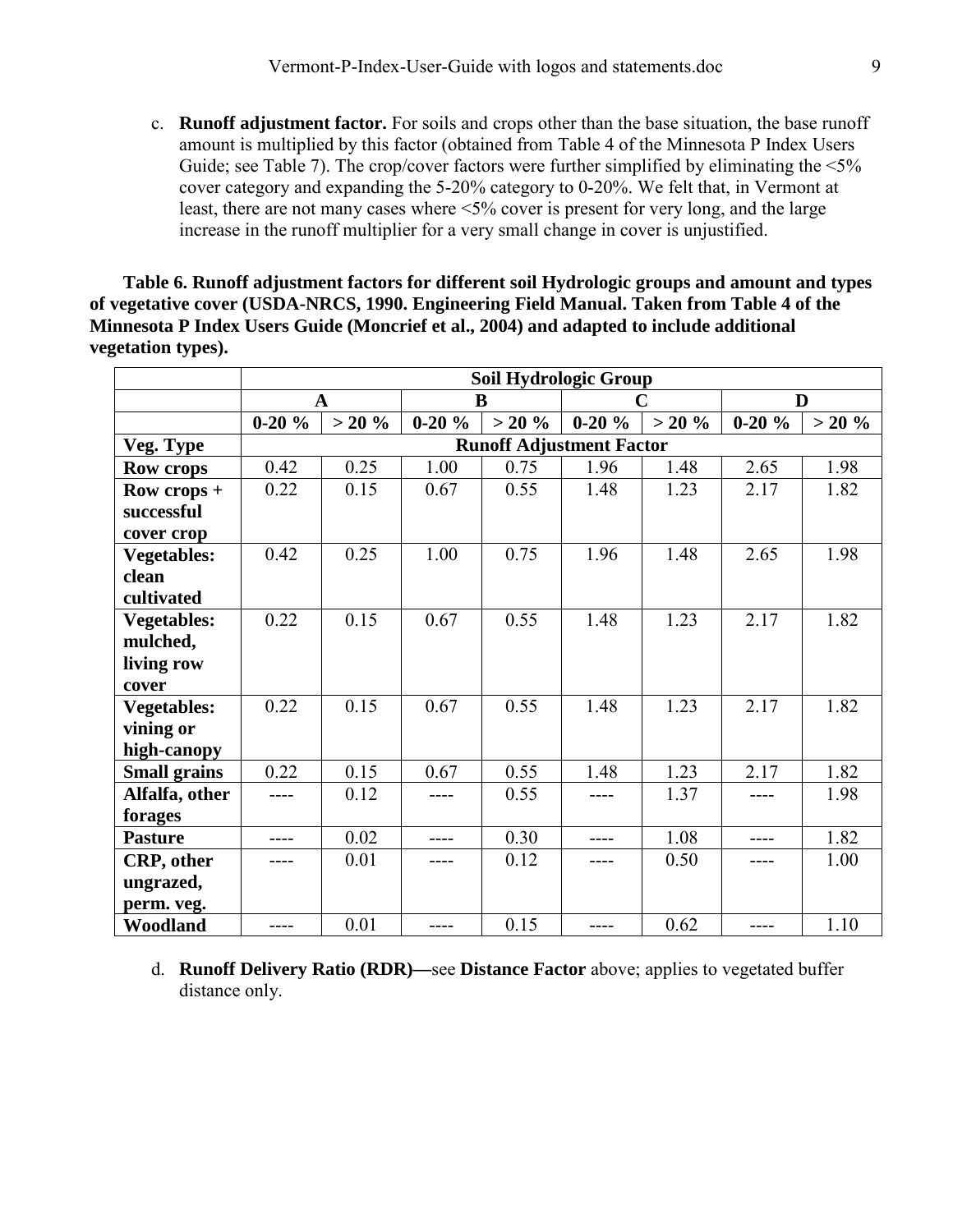## **2. Dissolved manure P loss = Application rate (lb P2O5 / ac) \* Manure Runoff Factor \* Al Factor \* Manure Factor \* Hydrologic Factor \* Manure Availability Coefficient \* 0.44 \* RDR**

The Vermont P Index uses a **Manure Runoff Factor** of 0.02 (in other words, a maximum of 2% of applied P is lost in the dissolved form).

The **Aluminum** and **Manure Factors** are explained above.

The **Hydrologic Factor** accounts for the varying runoff amounts from soils of different Hydrologic Group. Because the risk of runoff P from manure (and fertilizer) application is greatest for a relatively short time after application, we used this simplified factor rather than the Runoff Adjustment Factor (see above), which adjusts the base runoff amount over the entire growing season for soil and crop/cover type, and has a much wider range (from 0.12 to 2.65).

| <b>Hydrologic</b><br><b>Soil Group</b> | <b>Factor</b> |
|----------------------------------------|---------------|
|                                        | 0.5           |
| B                                      | 1.0           |
| C                                      | 1.6           |
|                                        | 2.0           |

Currently, the **Manure Availability Coefficient** is fixed at 1.0 for all organic P sources except for stabilized biosolids, which have a coefficient of 0.4 (BPR biosolids excluded). This version of the P Index is based on research using dairy manure, which shows that manure and fertilizer applied at the same rates yield similar runoff P concentrations. Research on P loss from stablilized biosolids was also reviewed and considered, and the coefficient was reduced accordingly due to decreased solubility. Future versions may incorporate further research involving manure from other animals, composted manure, and other organic P sources, which may have different availabilities.

The factor 0.44 converts lb  $P_2O_5$  to lb P.

The edge-of-field P loss is multiplied by the **Runoff Delivery Ratio** (see above) to give a dissolved manure P risk factor. The Distance Factor is used, and applies only to vegetated buffer and manure setback distances.

### **3. Dissolved fertilizer P loss = Application rate (lb P2O5 / ac) \* Fertilizer Runoff Factor \* Al Factor \* Fertilizer Factor \* Hydrologic Factor \* 0.44 \* RDR**

Dissolved P loss from applied fertilizer is calculated similarly to that from manure.

The **Fertilizer Runoff Factor** is the same as the Manure Runoff Factor, 0.02 or 2%. Availability is assumed to be 1.0 for fertilizer P.

The **Aluminum** and **Fertilizer Factors** are explained above.

The **Runoff Delivery Ratio** uses vegetated buffer distance only.

# **Pathway 3: Subsurface Particulate and Dissolved P loss = Eroded Soil P + Manure Particulate P + Soil P + Manure P + Fertilizer P**

In the Vermont P Index, subsurface P comes is in both the dissolved and particulate forms, and is therefore derived from the same five P sources utilized in Pathway 1 and Pathway 2, but total loss is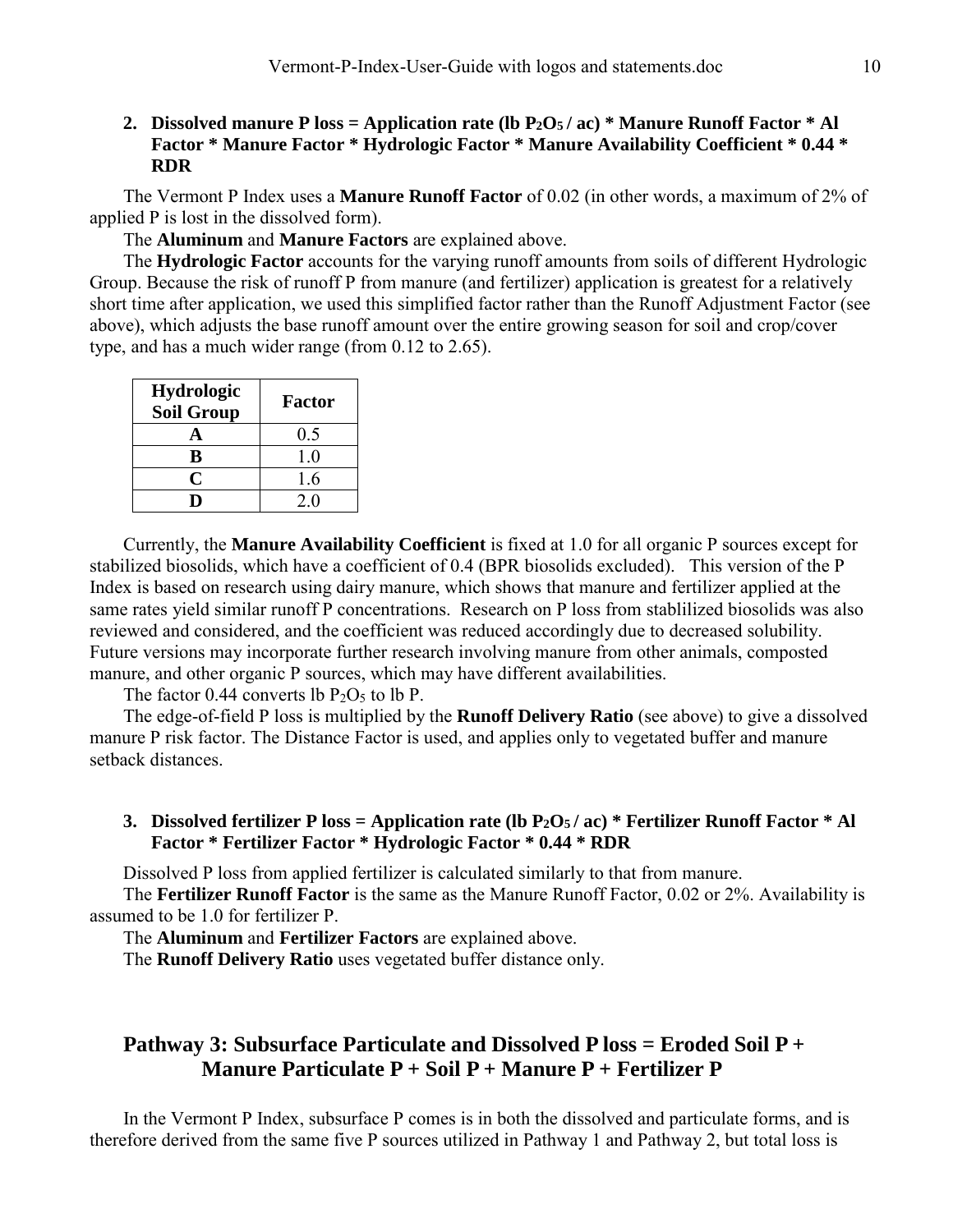calculated differently to account for different transport mechanisms. Pathway 3 is calculated and added to the P-Index total only if the majority of the field being evaluated has a pattern tile drainage system.

#### **1. Subsurface Particulate P loss = PF6 \* (Sediment P loss + Manure Particulate P loss)**

The **PF6** coefficient is based on the assumption that the soil surface in a narrow strip over a tile line is hydrologically connected to that underlying tile line via preferential flow paths (i.e., soil cracks and macropores). Surface water, and sediment and manure particulates, can be transported through those flow paths. The Vermont P-Index assumes that all P loss through tiles lines occurs due to preferential flow during storm events, and that base flow (i.e., through soil matrix) is negligible in comparison. The **PF6** coefficient used is **0.2**, based upon a commonly-installed spacing of 30 feet between laterals in a modern tile drainage system and a six foot wide zone of influence for preferential flow above each tile lateral. This coefficient can be adjusted in the future as more research is performed and the partitioning of matrix and preferential flow in subsurface P transport is better understood.

The **Sediment P loss** and **Manure Particulate P loss** values are taken from calculations performed during the determination of Pathway 1, after changing **SDR** and **RDR** values to '1.0' for subsurface calculations. Particulate P is assumed to bypass any vegetative buffers, and accompanying reduction, if traveling through tile flow. Soil loss values (i.e, t/acre) should be reduced during prerequisite RUSLE2 or WEPP calculations if a field contains tile drainage due to a reduction in surface runoff.

#### **2. Subsurface Dissolved P loss = PF6 \* (Dissolved Soil P loss + Dissolved Manure P loss + Dissolved Fertilizer P loss)**

As in the above Subsurface Particulate P loss determination, the **PF6** coefficient is set to **0.2** to account for the preferential flow of dissolved P and its assumed dominance in loading from Vermont tile drainage systems. To account for a reduction in surface runoff from artificially drained soils, the Hydrologic Soil Group of the field being evaluated is reduced by one letter if pattern tile drainage is present (e.g., HSG D soil is reduced to a HSG C soil). This reduced HSG is then used for calculations within Pathway 2.

The **Dissolved Soil P loss, Dissolved Manure P loss,** and **Dissolved Fertilizer P Loss** values are taken from calculations performed during the determination of Pathway 2 using the modified Hydrologic Soil Group, and after changing **SDR** and **RDR** values to '1.0' for subsurface calculations. As in the above Subsurface Particulate P loss calculations, water and dissolved P will bypass any vegetative buffers when traveling through artificial subsurface drainage.